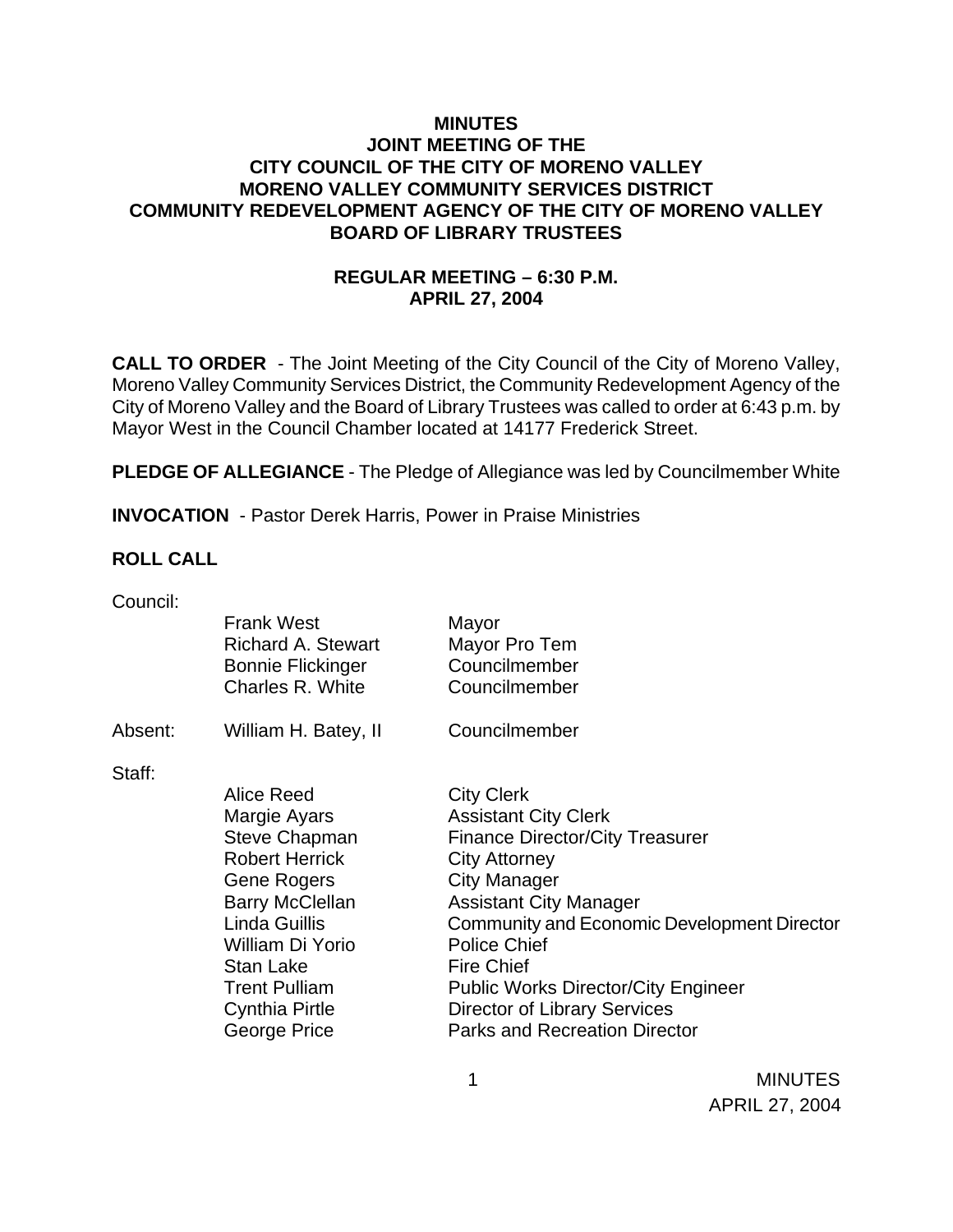| Denese Wilson | Human Resources Director                |
|---------------|-----------------------------------------|
| Betsy Adams   | <b>Administrative Services Director</b> |

### **JOINT CONSENT CALENDARS (SECTIONS A-D) OF THE CITY COUNCIL OF THE CITY OF MORENO VALLEY, MORENO VALLEY COMMUNITY SERVICES DISTRICT, COMMUNITY REDEVELOPMENT AGENCY OF THE CITY OF MORENO VALLEY AND THE BOARD OF LIBRARY TRUSTEES**

Mayor West opened the agenda items for the Consent Calendars for public comments; there being none, public comments were closed.

Council Member White made a motion, seconded by Council Member Stewart to approve the Consent Calendars in their entireties, except for Item C4 which was pulled for separate discussion/action and with the correction to Items A3, B2, C2 and D2 (Council Minutes of 4/13/04). Motion carried 4-0-1,Council Member Batey absent. Roll call vote.

# **A. CONSENT CALENDAR** - **CITY COUNCIL**

- A1. ORDINANCES FIRST READING BY TITLE ONLY Waived reading of all Ordinance Introductions and read by title only.
- A2. WARRANT REPORT Adopted Resolution No. 2004-29, approving the Warrant Report, dated March 31, 2004 in the total amount of \$11,726,162.50.

Resolution No. 2004-29

A Resolution of the City Council of the City of Moreno Valley, California, Approving the Warrant Report Dated March 31, 2004

- A3. MINUTES REGULAR MEETING OF APRIL 13, 2004 Approved as corrected.
- A4. AUTHORIZATION TO AWARD THE CONSTRUCTION CONTRACT FOR THE POSTAL AVENUE AND BACK WAY SIDEWALK IMPROVEMENTS, PROJECT NO. 03-14668423 Awarded the construction contract for the Postal Avenue and Back Way Sidewalk Improvements, Project No. 03-14668423, to Sol Construction, Inc., 19497 Hebron Court, Riverside, California 92508, the lowest responsible bidder; authorize the Mayor to execute a contract with Sol Construction, Inc.; and authorize the issuance of a Purchase Order for Sol Construction, Inc., in the amount of \$145,817.00 (the bid amount plus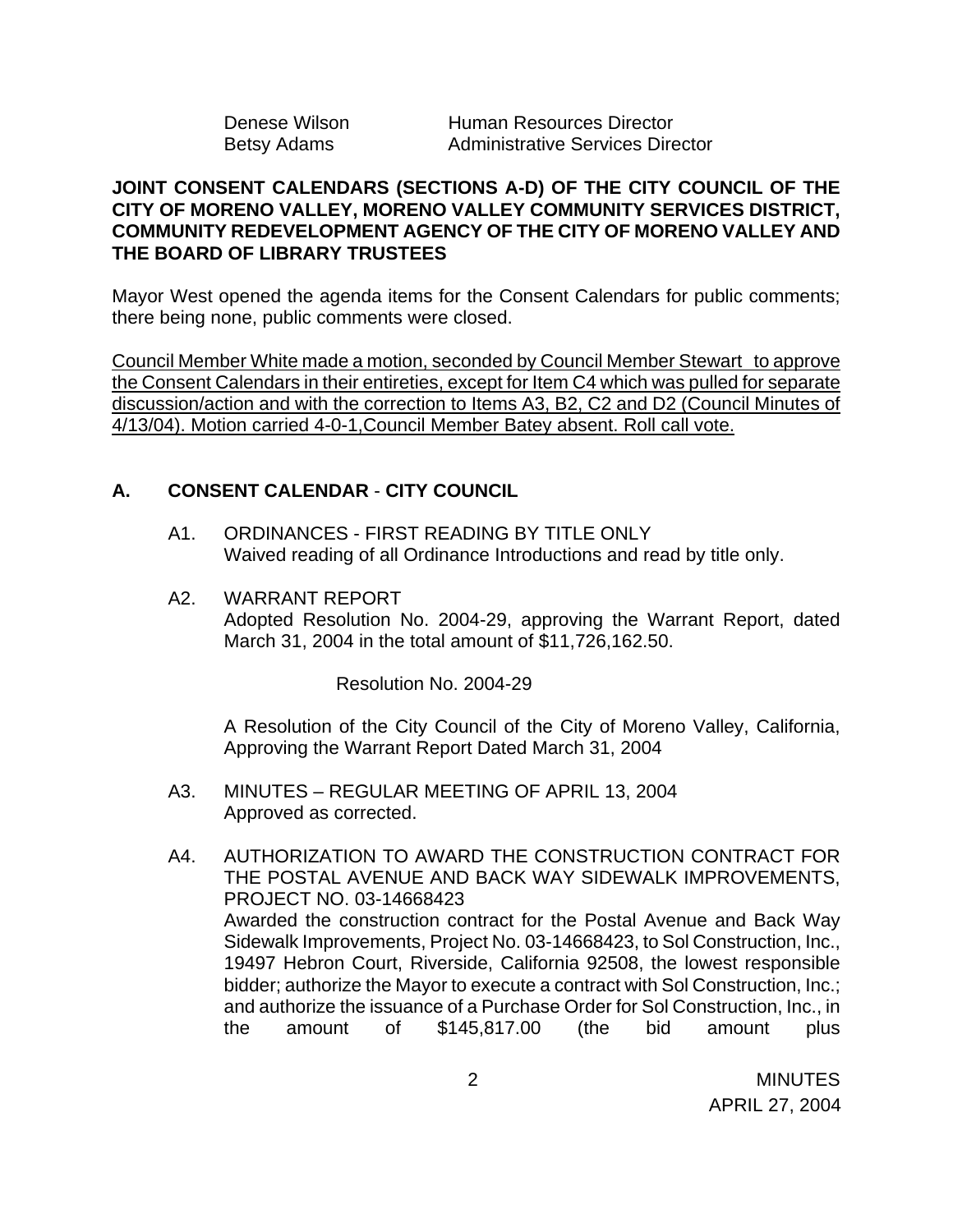15% contingency) when the contract has been signed by all parties (Account No. 146.68423).

A5. ADOPT RESOLUTION NO. 2004-30, DESIGNATING CITY CONSULTANTS, HDL COMPANIES AND MBIA MUNISERVICES AS AUTHORIZED CITY REPRESENTATIVES TO EXAMINE SALES AND USE TAX RECORDS Adopted Resolution No. 2004-30, authorizing city consultants, Hdl Companies and MBIA MuniServices, as the authorized city representatives to examine sales and use tax records.

Resolution No. 2004-30

A Resolution of the City Council of the City of Moreno Valley, Designating City Consultants as Authorized City Representatives to Examine Sales and Use Tax Records

A6. REQUEST ADOPTION OF PLANS AND SPECIFICATIONS AND AUTHORIZATION TO ADVERTISE FOR CONSTRUCTION BIDS FOR THE FISCAL YEAR 2003-2004 ANNUAL SLURRY SEAL PROGRAM – PROJECT NO. 03-12584830 Adopted the plans and specifications for the Fiscal Year 2003-2004 Annual Slurry Seal Program on file in the office of the City Engineer and authorize the City Clerk to advertise the project for construction bids.

# **B. CONSENT CALENDAR** - **COMMUNITY SERVICES DISTRICT**

- B1. ORDINANCES FIRST READING BY TITLE ONLY Waived reading of all Ordinance Introductions and read by title only.
- B2. MINUTES REGULAR MEETING OF APRIL 13, 2004 Approved as corrected.

# **C. CONSENT CALENDAR** - **COMMUNITY REDEVELOPMENT AGENCY**

- C1. ORDINANCES FIRST READING BY TITLE ONLY Waived reading of all Ordinance Introductions and read by title only.
- C2. MINUTES REGULAR MEETING OF APRIL 13, 2004 Approved as corrected.
- C3. CONSUMER LOAN PROGRAM REVISIONS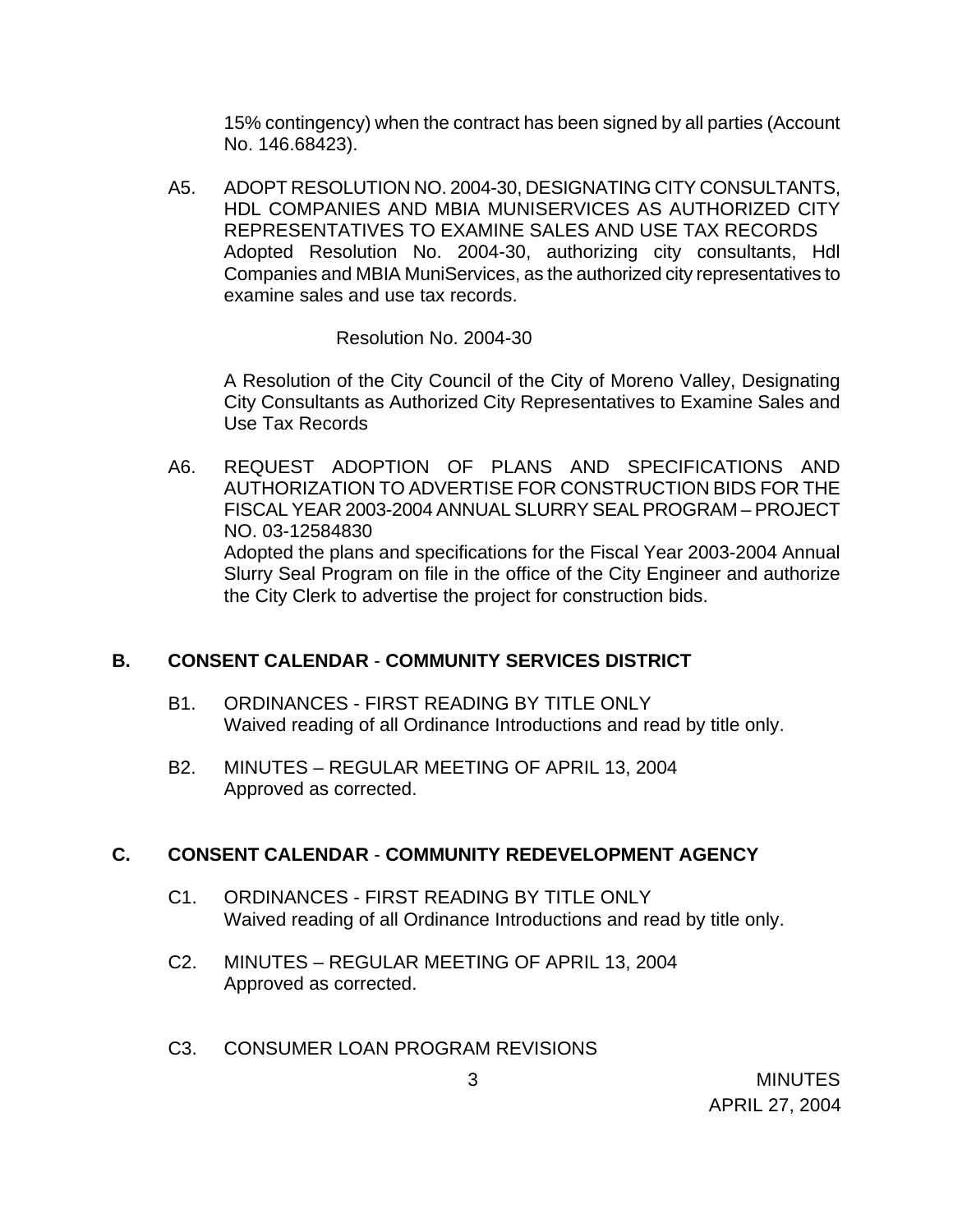Approved an increase of the maximum sales price allowable for the Homebuyer Assistance Program (HAP) Loan from \$175,000 to 95% of the maximum allowable FHA single-family mortgage limit (currently \$244,150) making the Moreno Valley maximum sales price \$231,000; approved an increase in the maximum Homebuyer Assistance Program (HAP) Loan from \$20,000 (within Focused Neighborhood) and \$10,000 (outside the Focused Neighborhoods) to 20% of the sales price throughout the City; and approved an increase in the Homeowners Improvement Loan Program (HILP) from \$15,000 to \$40,000 and increase the allowable Loan to Value percentage from 90% to 100%.

### **D. CONSENT CALENDAR** - **BOARD OF LIBRARY TRUSTEES**

- D1. ORDINANCES FIRST READING BY TITLE ONLY Waived reading of all Ordinance Introductions and read by title on
- D2. MINUTES REGULAR MEETING OF APRIL 13, 2004 Approved as corrected.

# **E. PUBLIC HEARINGS**

E1. PUBLIC HEARING REGARDING MAIL BALLOT PROCEEDINGS FOR TRACTS 19529 (SOUTH OF EUCALYPTUS AVENUE AND WEST OF GRAHAM STREET) AND 20072 (NORTH OF IRONWOOD AVENUE AND WEST OF MATHEWS ROAD) – COMMUNITY SERVICES DISTRICT ZONE D (PARKWAY LANDSCAPE MAINTENANCE) PROGRAM

> President West opened the public testimony portion of the public hearing; there being none, public testimony was closed.

> Vice-President Stewart made a motion, seconded by Board Member White directing the Secretary to tabulate the ballots. Motion carried 4-0-1, Board Member Batey absent. Roll call vote.

The Secretary announced the results as follows:

 Tract 19529 – "Yes" Tract 20072 – "Yes"

 Vice President Stewart made motion, seconded by Board Member White to verify and accept the results of the mail ballot proceeding as identified on the Official Tally Sheet and Assessor Parcel Number (APN) listing; receive and file with the City Clerk's Office the accepted Official Tally Sheet and APN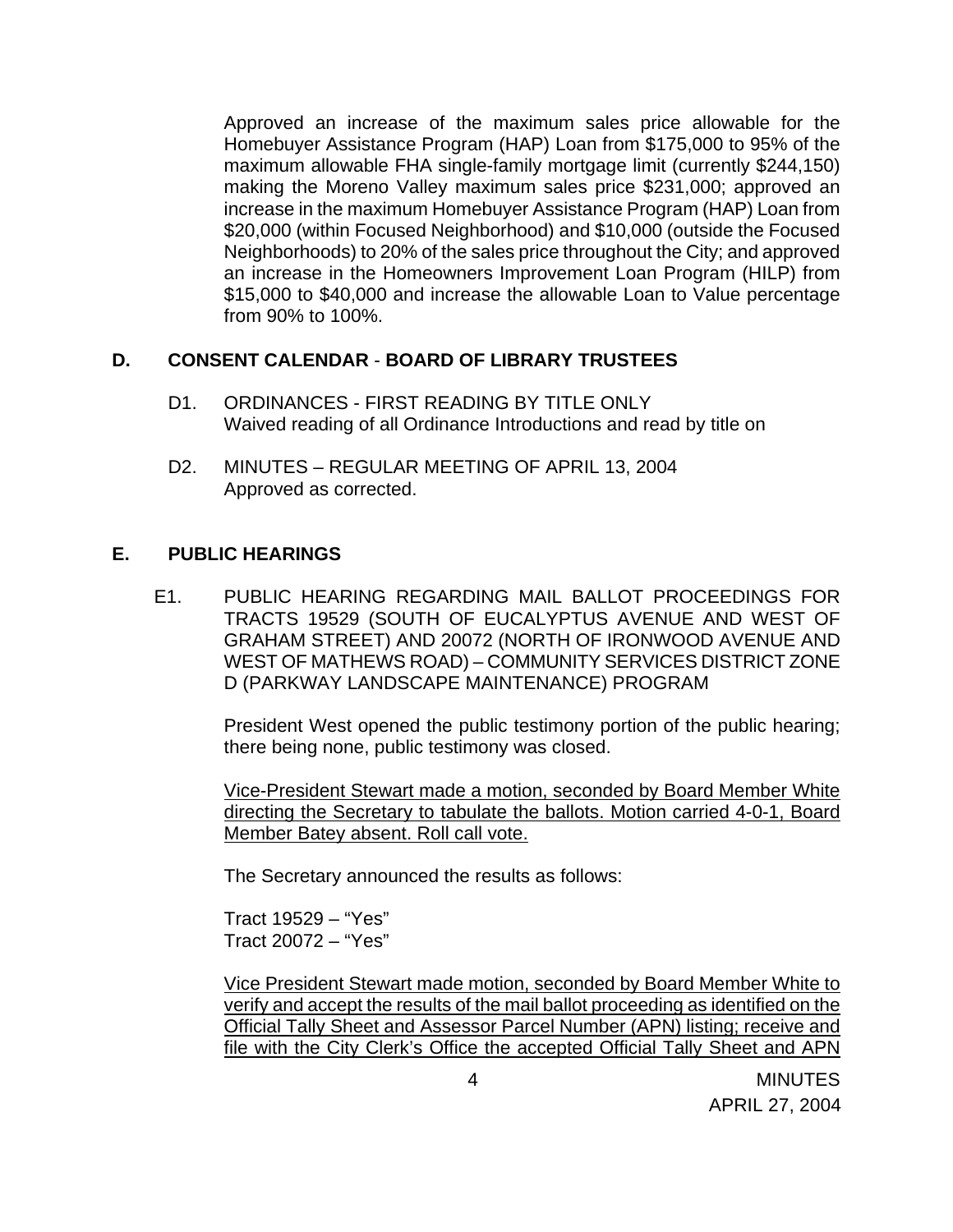listing; and authorize and impose the proposed Zone D annual charges. Motion carried 4-0-1, Board Member Batey absent. Roll call vote.

# **F. ITEMS REMOVED FROM CONSENT CALENDARS FOR DISCUSSION OR SEPARATE ACTION**

 C4. SUNNYMEAD BOULEVARD IMPROVEMENTS: INTERVIEW PANEL FOR DESIGN CONSULTANT

 Council Member Flickinger made a motion, seconded by Mayor Pro Tem Stewart to appoint Council Member Batey and Council Member White to sit on the interview panel. Motion carried unanimously, Council Member Batey absent.

### **G. REPORTS**

# G1. CITY COUNCIL REPORTS ON REGIONAL ACTIVITIES

Mayor Pro Tem Stewart gave an update on the activities of the March Joint Powers Authority

G2. MEMORANDUM OF UNDERSTANDING BETWEEN THE CITY AND THE ENERGY COALITION

Kevin Gaines, of the Energy Coalition gave a brief presentation.

Mayor West opened the agenda item for public comments; there being none, public comments were closed.

 Council Member White made a motion, seconded by Mayor West to adopt Resolution No. 2004-31 authorizing the City to enter into a Memorandum of Understanding with the Energy Coalition, a California Non-Profit Corporation; approve the Memorandum of Understanding with the Energy Coalition to enter into the Community Energy Partnership project; and authorize the City Manager to execute the Memorandum of Understanding on behalf of the City. Motion carried 4-0-1, Council Member Batey absent.

Resolution No. 2004-31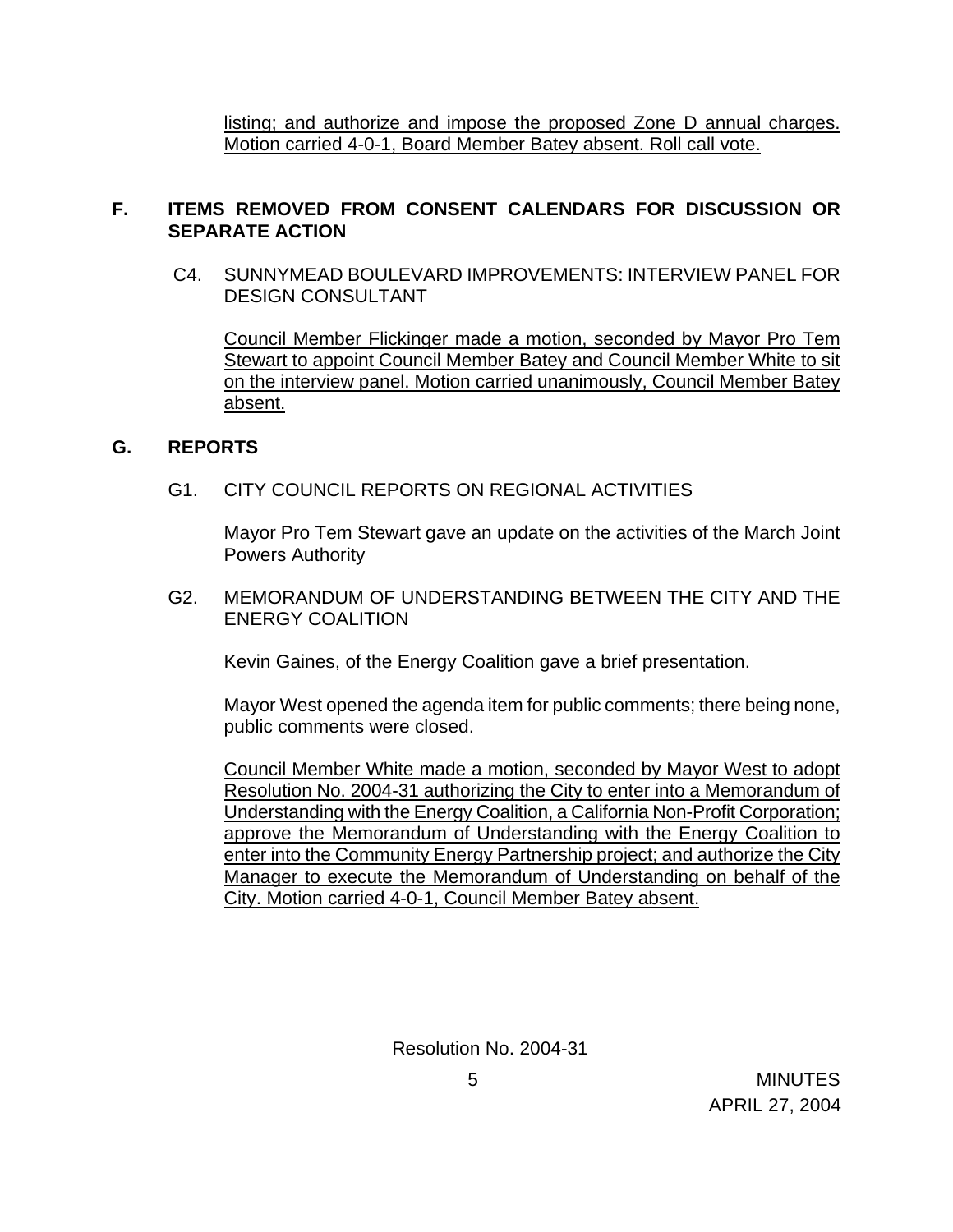A Resolution of the City Council of the City of Moreno Valley Authorizing the City to Enter into a Memorandum of Understanding with the Energy Coalition, A California

G3. ORDINANCE REGULATING SALES AND SPECIAL EVENTS IN PARKING LOTS

Mayor West opened the agenda item for public comments. Public comments were received from Charles Hale (representing March Community Credit Union); Kathleen Backlund (representing March Community Credit Union); Bob Chiordi (representing Don's Auto Centers); Ernie Azhocar (representing Don's Auto Centers); Jimmy Sabatino (representing Don's Auto Centers); and Don Allard (representing the Moreno Valley Dealers Association).

Mayor Pro Tem Stewart made a motion, seconded by Council Member White to continue the item to May 11, 2004. Motion carried 4-0-1, Council Member Batey absent. Roll call vote.

Ordinance No. 664

An Ordinance of the City Council of the City of Moreno Valley, California, Amending Sections 9.02.150 and 9.08.120 with Respect to Outdoor Sales of Merchandise and Adding Section 9.02.155 to the City of Moreno Valley Municipal Code Regulating Sales and Similar Events in Parking Lots

G4. LEGISLATIVE UPDATE

Mayor West opened the agenda item for public comments; there being none, public comments were closed.

City Council agreed to receive and file the update.

 G5. CITY MANAGER'S REPORT (Informational Oral Presentation – not for Council action)

### H. **LEGISLATIVE ACTIONS**

ORDINANCES - 1ST READING AND INTRODUCTION – NONE

ORDINANCES - 2ND READING AND ADOPTION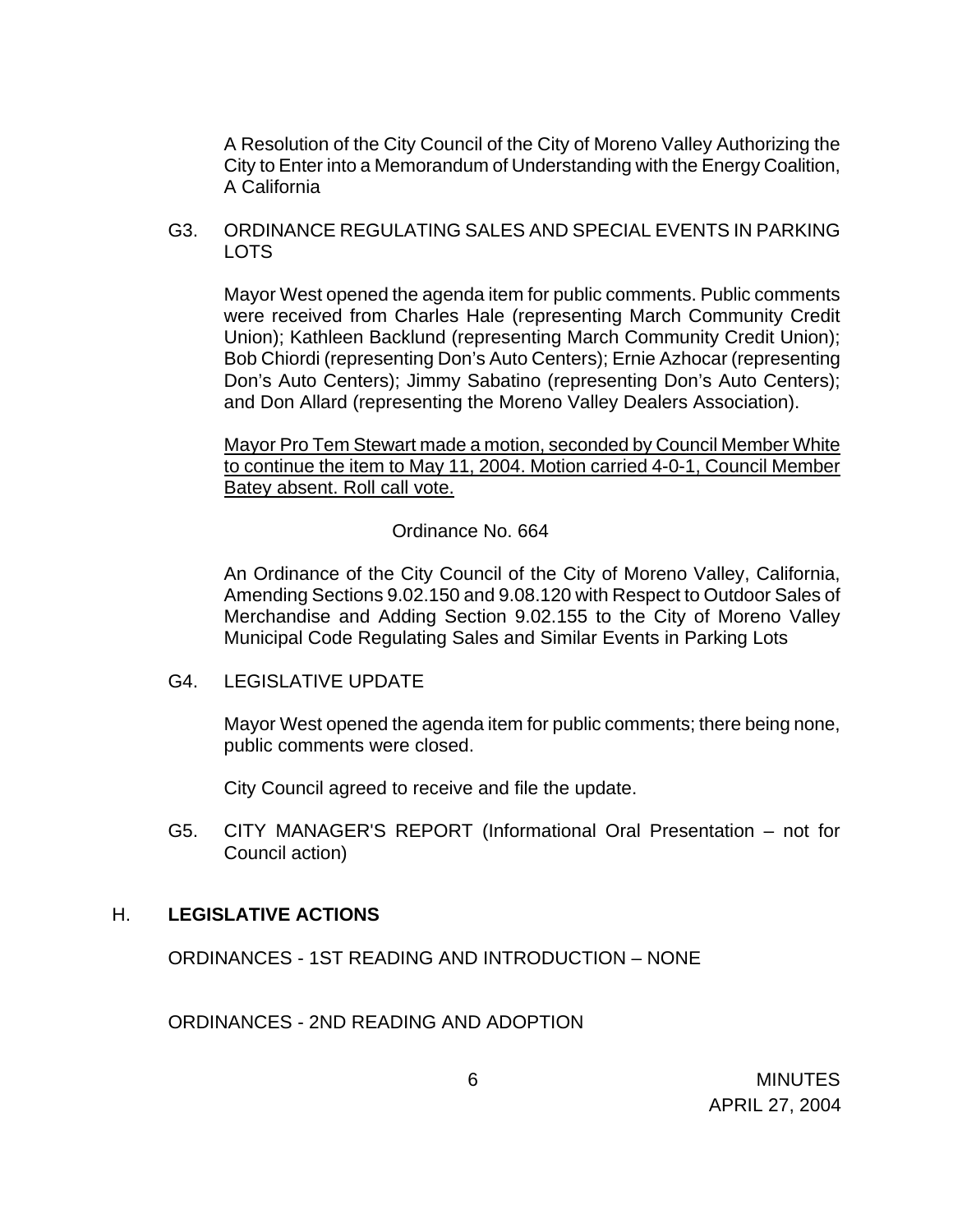H1. ORDINANCE NO. RDA 06, AN ORDINANCE OF THE COMMUNITY REDEVELOPMENT AGENCY OF THE CITY OF MORENO VALLEY, CALIFORNIA, AMENDING THE REDEVELOPMENT PLAN FOR THE MORENO VALLEY REDEVELOPMENT PROJECT PURSUANT TO HEALTH AND SAFETY CODE SECTION 33333.2 (C). (RECEIVED FIRST READING AND INTRODUCTION APRIL 13, 2004 ON A 4-1 VOTE, COUNCIL MEMBER WHITE OPPOSING)

Chairman West opened the agenda item for public comments; there being none, public comments were closed.

 Agency Member White made a motion, seconded by Vice Chairman Stewart to adopt Ordinance No. RDA 06. Motion carried 4-0-1, Agency Member Batey absent. Roll call vote.

### Ordinance No. RDA 06

An Ordinance of the Community Redevelopment Agency of the City of Moreno Valley, California, Amending the Redevelopment Plan for the Moreno Valley Redevelopment Project Pursuant to Health and Safety Code Section 33333.2 (c)

ORDINANCES - URGENCY ORDINANCES – NONE

RESOLUTIONS – NONE

PUBLIC COMMENTS **ON ANY SUBJECT NOT ON THE AGENDA** UNDER THE JURISDICTION OF THE CITY COUNCIL ARE AS FOLLOWS:

Daryl Terrell - Address matter of record

1) Revitalization of vacant buildings in shopping centers throughout the City

Pete Bleckert – Address matter of record

- 1) Moreno Valley Electric Utility
- 2) Redevelopment Agency
- 3) Moreno Valley Mall and Riverside Raceway
- 4) Moreno Valley School District

# **CLOSING COMMENTS AND/OR REPORTS OF THE CITY COUNCIL, COMMUNITY SERVICES DISTRICT, OR COMMUNITY REDEVELOPMENT AGENCY**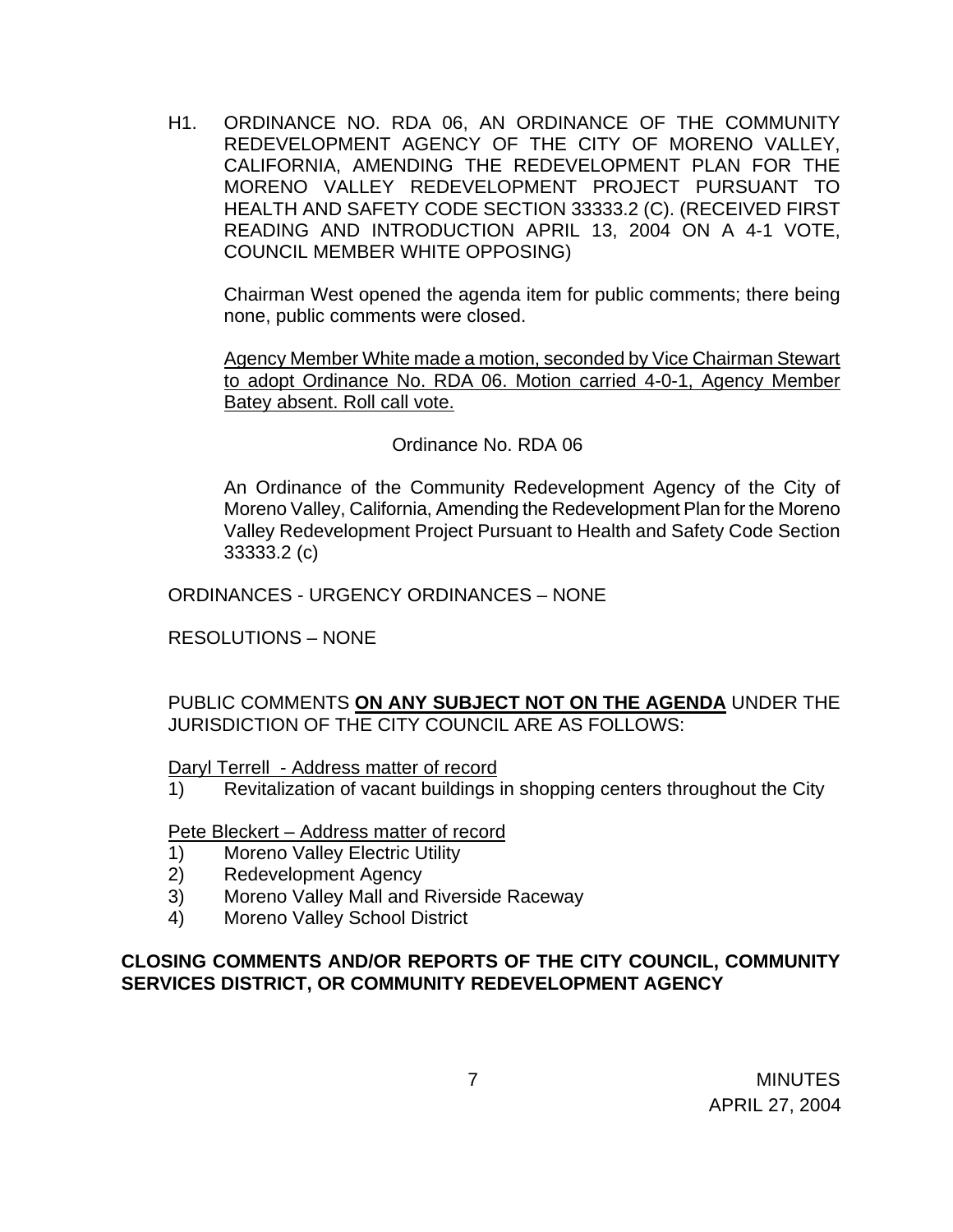Mayor Pro Tem Stewart

- 1) Attended the March Air Show and it was a fantastic event the C-17 airplane was very impressive and the Thunderbirds put on a great show
- 2) Has received two inquiries this week regarding two large vacant buildings in town one will possibly be turned into office space
- 3) Stated the school fees will be paid by the developer at Towngate

Council Member Flickinger

- 1) Stated that this Council was not in office when the Redevelopment Agency was formed and the Moreno Valley Mall was approved
- 2) Announced the "Cash Back for Schools" program is still going on at the Moreno Valley Mall
- 3) The area code in Riverside County will be changing to 951 on July 17, 2004 the information is available on the Public Utilities Commission website at www.cpuc.ca.gov - July to October you can use 909 or 951 and after October it will be 951

Council Member White

- 1) Glad to be back from his trip to North Carolina
- 2) There will be a "clean up day" on Saturday morning from 8 –11:30 AM on Sunnymead Boulevard – this is being headed up by the Project Area Committee

Mayor West – No comments

Council Member Batey - Absent

# **CLOSED SESSION**

# **REPORT OF ACTION FROM CLOSED SESSION BY CITY ATTORNEY, IF ANY - NONE**